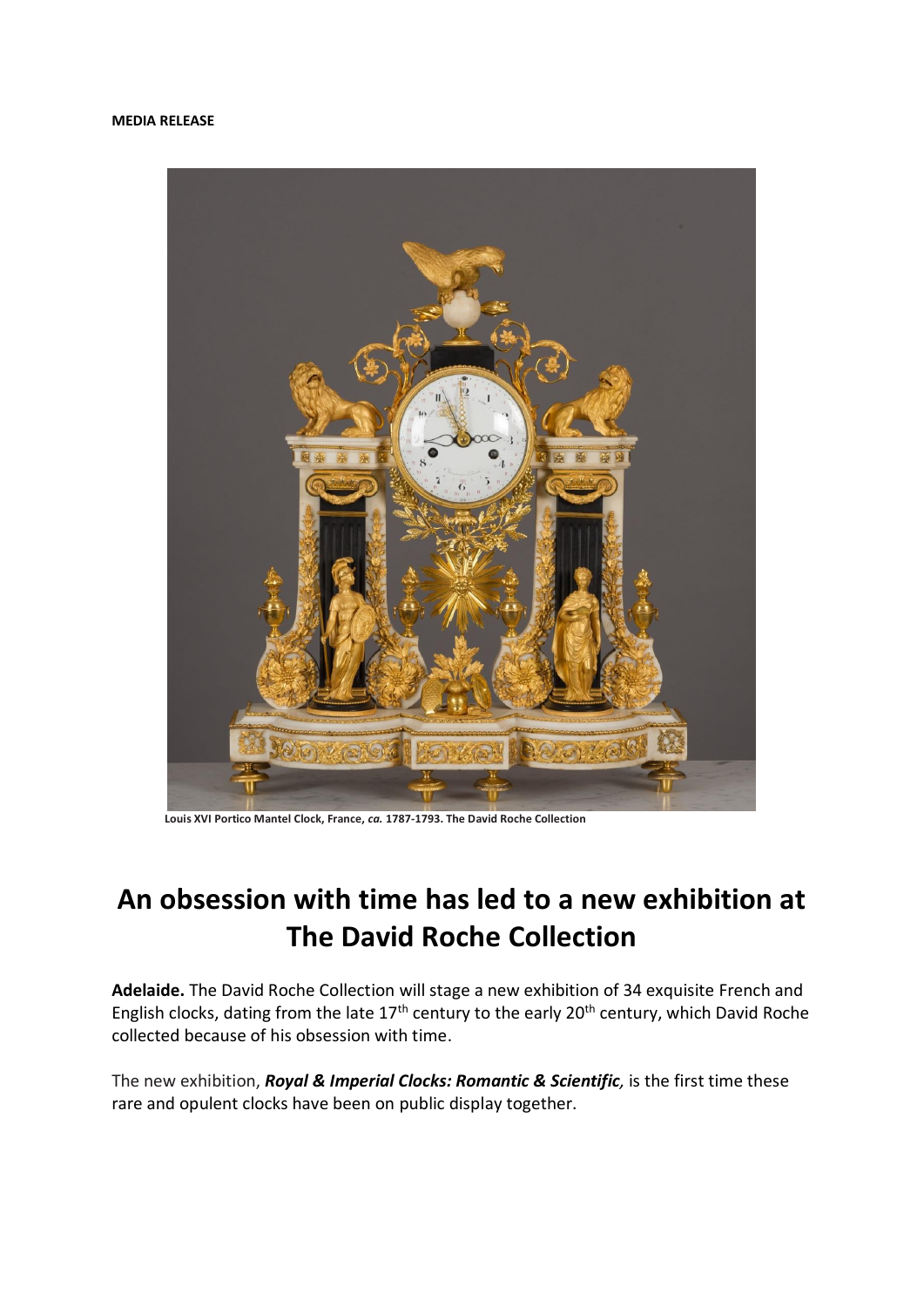David Roche, who left his entire collection of more than 3,500 decorative arts to the people of Adelaide had, during his long life, been immersed in the intricacies of clocks for their decorative appeal.

*No matter the horological significance of the movement within the clocks, David was only interested in the clock's decorative façade. He was obsessed with time though struggled to be on time* said Martyn Cook, Director of The David Roche Collection and Curator of the exhibition.

David Roche focused his collection on the French Empire and the Regency period in England. When David acquired an item for his collection, he had in mind exactly where it should be placed in his home – it was no different with his clocks. Clocks that attained precision time were greatly admired by the elite who wanted order and governance. The Courts of Europe had their own clockmakers and aristocracy emulated their demands for fine craftsmanship, beauty, creativity and mechanical innovation.

David called Fermoy House – the house in which he spent most of his life - Australia's 'Bermuda Triangle' for clocks because very few worked for more than two weeks, largely through movement in the ground which made it unstable for the clocks. *Though it annoyed David intensely, he learnt to live with it* said Martyn Cook.

*Royal & Imperial Clocks: Romantic & Scientific* showcases some of the world's most opulent clocks. Included in this exhibition is the rare Automata Smoking African Clock from The Johnston Collection**,** plus loans of a Henry Hindley Table clock c.1760-65, made for the 8th Duke of Norfolk; and a very rare John Shelton Floor-standing Regulator c.1760. Shelton made this type of astronomical clock for the Royal Society of London and Captain James Cook used Shelton's regulators to observe the 1769 transit of Venus in Tahiti.

Provenance was always of interest to David. He acquired a Laurent Ridel Trophies of War mantel clock c.1780, from the sale of Mrs Robert Lehman in 2010, following the collapse of the Lehman Bank. His Robert Adam style Long case clock c.1780, belonged to Mildred Hilson, a New York grande dame, while his Balthazar Martinot Boulle mantle clock c.1690, came from Kym Bonython, Adelaide identity and motor racing driver.

Although David loved all his clocks, two favourite clocks were the jewel-like Joseph Coteau Mantel clock 1796 and the Louis Moinet Prince of Hanover urn clock c.1810, from the Hanover estate at Schloss Marienburg, in Germany. A total of seven rare clocks from private collections form part of this exhibition. The exhibition is accompanied by a fully illustrated catalogue.

The museum houses the exceptional personal collection of David Roche, who spent his life acquiring more than 3,500 fine European paintings and decorative arts, as well as an eclectic range of other objects. It comprises David's home of 60 years and a new, state-of-the-art gallery. **Since opening in June 2016, more than 10,000 people have visited The David Roche Collection.** 

**DETAILS:**